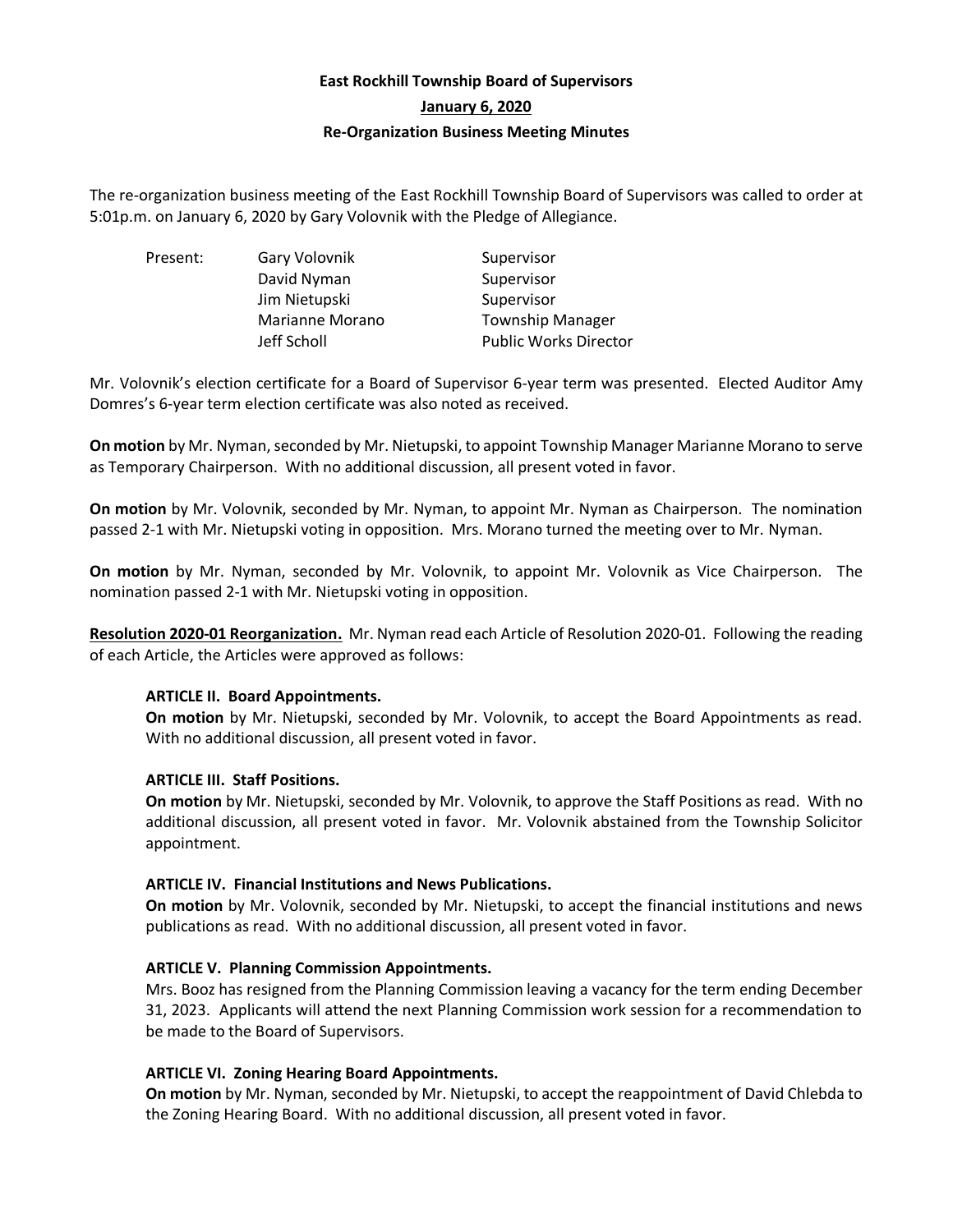#### **ARTICLE VII. Park and Recreation Board Appointments.**

**On motion** by Mr. Volovnik, seconded by Mr. Nietupski, to accept the reappointment of Diane Blodgett and David Stevens to the Park and Recreation Board. With no additional discussion, all present voted in favor.

### **ARTICLE VIII. Joint UCC Appeals Board Appointments.**

**On motion** by Mr. Nietupski, seconded by Mr. Volovnik, to accept the reappointment of James Kopchak to the Joint UCC Appeal Board. With no additional discussion, all present voted in favor.

#### **ARTICLE IX. Tax and Assessments.**

**On motion** by Mr. Volovnik, seconded by Mr. Nietupski, to reaffirm the tax and assessments as read. With no additional discussion, all present voted in favor.

#### **ARTICLE X. Real Estate Tax Exemption.**

**On motion** by Mr. Nietupski, seconded by Mr. Volovnik, to accept the real estate tax exemption as read. With no additional discussion, all present voted in favor.

#### **ARTICLE XI. Treasurer's Bond.**

**On motion** by Mr. Volovnik, seconded by Mr. Nietupski, to approve establishing the Treasurer's Bond in the amount of \$500,000. With no additional discussion, all present voted in favor.

#### **ARTICLE XII. Employee Wages and Benefits.**

**On motion** by Mr. Nietupski, seconded by Mr. Volovnik, to approve the employee wages and benefits as read. With no additional discussion, all present voted in favor.

**ARTICLE XIII. 2020 Township Meeting Schedule and Hours of Operation.** The Elected Auditor meeting was cancelled for no quorum.

**On motion** by Mr. Volovnik, seconded by Mr. Nietupski, to approve delineating and reaffirming all Township meeting schedules and Township office hours. With no additional discussion, all present voted in favor.

#### **Resolution 2020-01. ReOrganization.**

**On motion** by Mr. Nietupski, seconded by Mr. Volovnik, to re-affirm Resolution 2020-01 as a whole. With no additional discussion, all present voted in favor.

#### **Resolution 2020-02. Resolution appointing the Tax Collection Committee Delegate.**

**On motion** by Mr. Nietupski, seconded by Mr. Volovnik, to approve Resolution 2020-02 naming Marianne Morano as Primary Voting Delegate and Kathleen Percetti and Susan Burger as Alternate Voting Delegates for the TCC. With no additional discussion, all present voted in favor.

#### **Resolution 2020-03. Resolution authorizing payment of bills.**

**On motion** by Mr. Volovnik, seconded by Mr. Nietupski, to approve Resolution 2020-03 authorizing interim payment of specified bills. With no additional discussion, all present voted in favor.

#### **Other Business of the Board**

Mr. Nietupski reaffirmed a Planning Commission appointment was not made.

# **Public Comment**